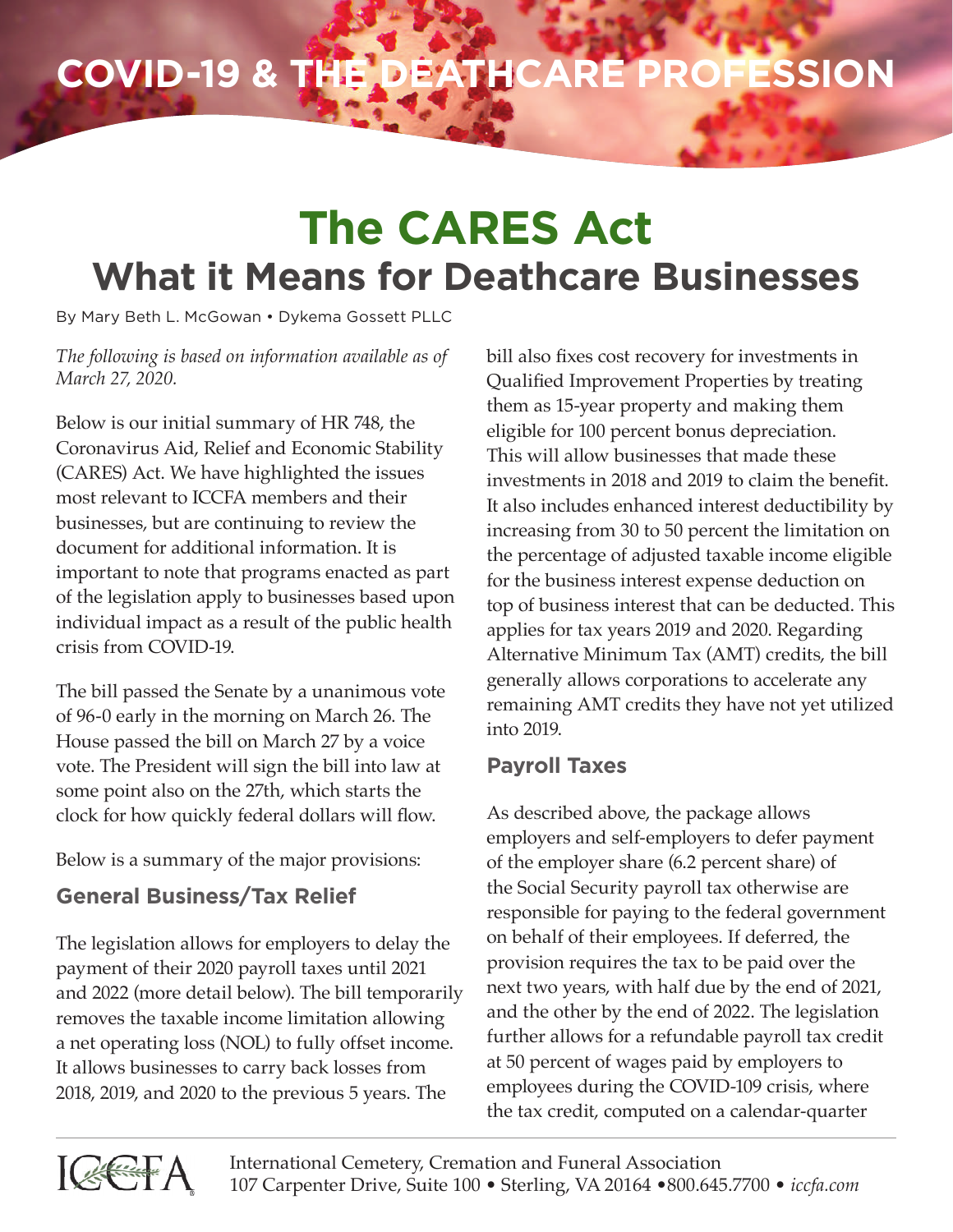basis, (based on qualified wages) is available to employers where business was partially suspended, or where the employers lost 50 percent of the gross receipt compared to the same quarter in 2019. The amount of credit provided is dependent on the amount of full-time employees, as well as the status of the business. This credit, for wages between March 12, to January 1, 2020, is provided for the first \$10,000 of compensation paid to an eligible employee. The legislation allows for eligible employees to elect out of the provision.

# **Small Business Relief**

The relief package provides \$349 billion for small business forgivable loans due to the economic burdens of COVID-19. This funding allows the Small Business Administration (SBA) to provide loans equaling two and a half months of payroll, maxed at \$10 million. The loans are to be forgiven if they are used for payroll, interest on debt, rent, paid or medical leave, or utilities. Interest is capped at 4 percent, with that interest dependent on the size of the loan, and only loan principal being forgivable. The bill enacts many "good-faith" provisions to allocate the loans to the businesses who drastically need them as soon as possible. the bill would waive most of the SBA's usual paperwork requirements and other prerequisites to speed release of the money. Borrowers making a good-faith statement are presumed eligible for the loans, which are limited to companies that have seen their business dry up or stop completely due to COVID-19. Most of the paperwork would come at the end where companies would need to prove they actually needed the loans and used them as intended when they apply for debt forgiveness. These loans will apply to all businesses who employ less than 500 workers per location, if a business has more than one location.

# **Unemployment**

The relief package creates a temporary Pandemic Unemployment Assistance program to provide unemployment payments to those who are selfemployed, independent contractors, and are with limited work history, amongst others, and impactd by unemployment directly related to COVID-19. The legislation provides an additional \$600 weekly payment to each recipient for up to four months, and establishes that states will receive funding for the first week of unemployed pay if they choose to begin payments as soon as a worker becomes unemployed, rather than waiting one week before eligibility. The legislation also provides unemployment funding for an additional 13 weeks for those who remain unemployed after losing state unemployment benefits. The package further provides 100 percent compensation as a pro-rated unemployment benefit to employees if they are scheduled less working hours, rather than being laid off, as well as provides 50 percent of the cost that a state incurs due to this compensation. These compensation programs will receive \$100 million in funding to implement.

## **Paid Leave**

The legislation allows for paid leave due to COVID-19, if the paid leave took place since January 29, 2020. It declares that an employer shall not be required to pay more than \$200 per day and \$10,000 in aggregate for each employee for paid leave. Further, it specifies that an employer shall not be required to pay more than \$200 per day and \$2,000 in aggregate for each employee, when the employee is taking leave due to caring for an individual under quarantine by government or medical provider, caring for a child in place of a school or child care provider made unavailable due to COVID-19, or the employee is experiencing conditions specified by

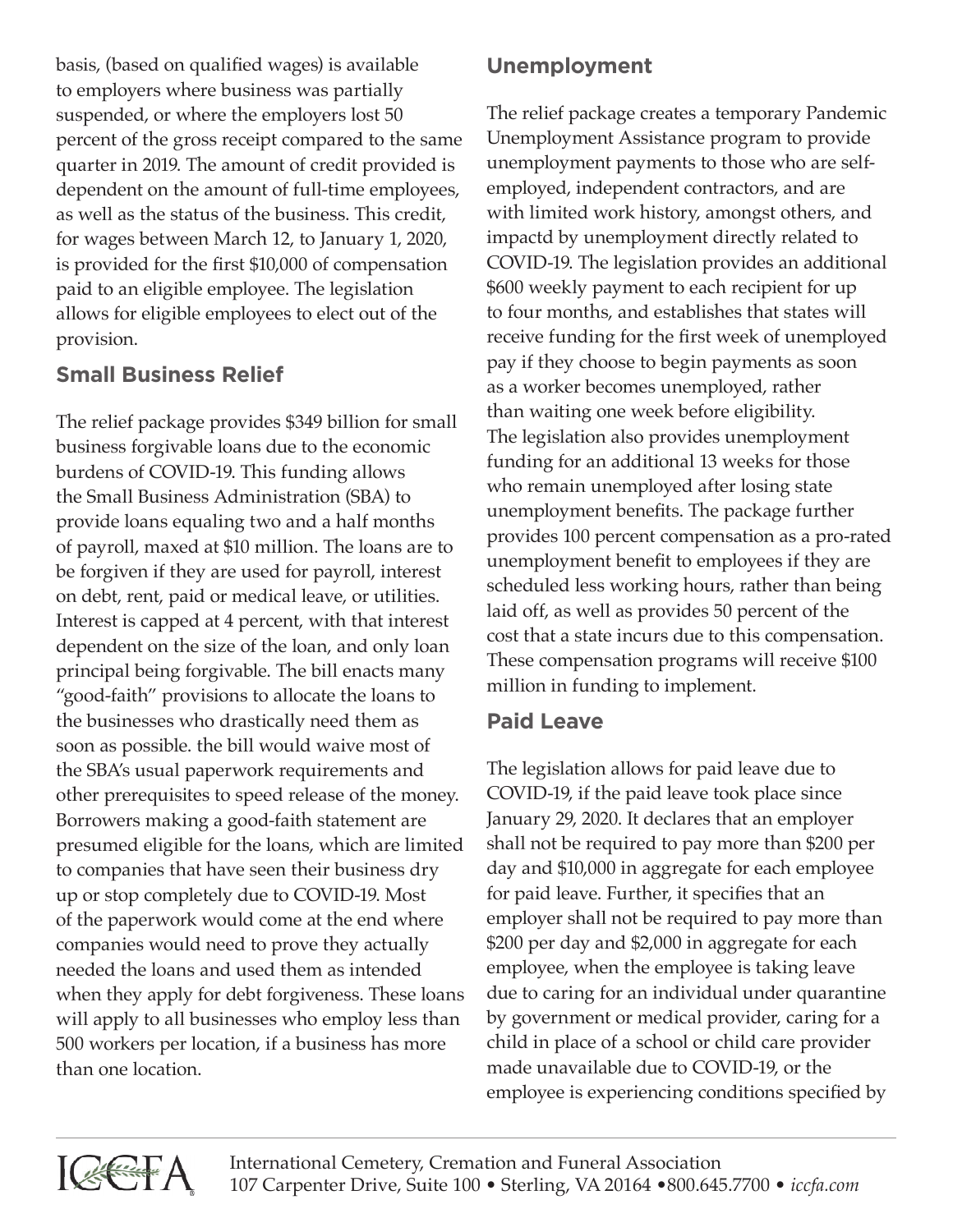the Secretary of Health and Human Services. The legislation declares that an employer shall not be required to pay more than \$511 per day and \$5110 in the aggregate for each employee, when the employee is taking leave due to a government quarantine order, the employee has been advised to self-quarantine by a health provider, or the employee is experiencing COVID-19 symptoms and is seeking medical help. Additionally, the package states that an eligible employee for paid leave means an employee who has been employed for at least 30 calendar days by the employers. For rehired employees, paid leave is included for those who were not laid off before March 1, had worked for the employer at least 30 days of the past 60, and was rehired by the employer. It outlines that advance payments may be used for providing sick leave to employees, maintaining payroll, meeting increased costs to obtain materials, making rent of mortgage payments, and repaying obligations that cannot be met due to revenue loss. The bill also specifies allowable uses of loan from the Paycheck Protection Program including payroll support, employee salaries, paid sick and medical leave, insurance premium, and mortgage, rent, and utility payments.

## **Charitable Contributions**

The relief package encourages those to contribute to charities and churches by allowing a deduction in up to \$300 of cash contributions. The legislation increases the limitations on deductions for charitable contributions for individuals by suspending the 50 percent of adjusted gross income limitation, and by increasing the 10 percent limitation to 25 percent of taxable income. The legislation further amends the limitation on deductions for contributions of food inventory by increasing the limitation from 15 to 25 percent.

#### **Checks for Individuals**

All U.S. residents with adjusted gross income up to \$75,000 (\$150,000 married), who are not a dependent of another taxpayer and have a workeligible social security number, are eligible for the full \$1,200 (\$2,400 married) rebate. In addition, they are eligible for an additional \$500 per child. This also applies to those who have no income, as well as those whose income comes entirely from non-taxable means-tested benefit programs, such as SSI benefits.

No action will be required of most Americans in order to receive a rebate check. IRS will use a taxpayer's 2019 tax return if filed, or the 2018 return, if not filed. This includes many lowincome individuals who file a tax return in order to take advantage of the refundable Earned Income Tax Credit and Child Tax Credit. The rebate amount is reduced by \$5 for each \$100 that a taxpayer's income exceeds the phase-out threshold. The amount is completely phasedout for single filers with incomes exceeding \$99,000, \$146,500 for head of household filers with one child, and \$198,000 for joint filers with no children.

#### **Retirement Provisions**

The legislation waives Required Minimum Distributions (RMD) rules pertaining to certain plans and IRA's for calendar year 2020, if it is a coronavirus-distribution. This provision will also waive the 10 percent early withdrawal penalties for distributions ranging up to \$100,000 from qualified retirement accounts if related to coronavirus, and if the withdrawal was ordered on or after January 1, 2020. This income will be subject to tax over three years, and these funds may be recontributed to an eligible retirement plan within three years. In order to qualify as a